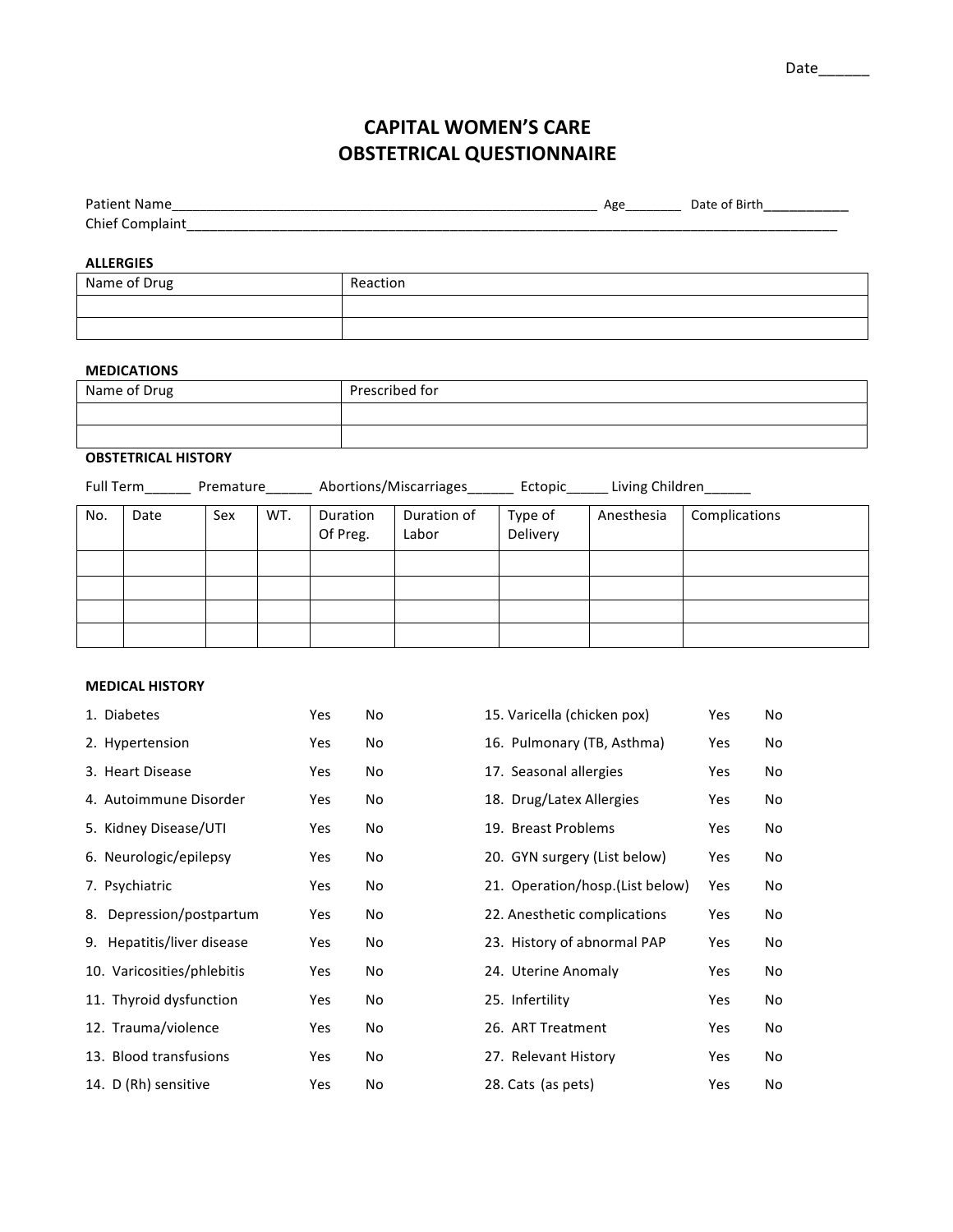## **GYNECOLOGICAL HISTORY**

| Last Menstrual Period                                                                                                      | Cycle Regular? $\bigcirc$ Yes $\bigcirc$ No Frequency |  |
|----------------------------------------------------------------------------------------------------------------------------|-------------------------------------------------------|--|
| Definite? ( $\bigcap$ Yes $\bigcap$ No $\bigcap$ Unknown Normal Amount/Duration? ( $\bigcap$ Yes $\bigcap$ No Prior Menses |                                                       |  |
| Were you on Birth Control Pills when you conceived? ( $\bigcap$ Yes $\bigcap$ No First date of positive HPT                |                                                       |  |

|                                                                                     | Pre-pregnancy<br>amount/packs per day | Pregnant<br>amount/packs per day |            | # of years of use |  |  |
|-------------------------------------------------------------------------------------|---------------------------------------|----------------------------------|------------|-------------------|--|--|
| Tobacco                                                                             |                                       |                                  |            |                   |  |  |
| Alcohol                                                                             |                                       |                                  |            |                   |  |  |
| Caffeine                                                                            |                                       |                                  |            |                   |  |  |
| <b>Recreational Drugs</b>                                                           |                                       |                                  |            |                   |  |  |
| <b>INFECTION HISTORY</b>                                                            |                                       |                                  |            |                   |  |  |
| 1. Live with someone with TB or exposed to TB                                       |                                       |                                  |            | No                |  |  |
| 2. Patient or partner has history of genital herpes (please circle patient/partner) |                                       |                                  | <b>Yes</b> | No                |  |  |
| 3. Rash of viral illness since LMP                                                  |                                       |                                  |            | No                |  |  |
| 4. Hepatitis B or C (Please circle Type)                                            |                                       |                                  | <b>Yes</b> | No                |  |  |
| 5. Circle if history of any of the following:                                       |                                       |                                  |            |                   |  |  |
| Gonorrhea<br><b>HPV</b>                                                             | HIV                                   | Chlamydia                        | Syphilis   |                   |  |  |

| <b>Past Medical History</b> | Date |
|-----------------------------|------|
|                             |      |
|                             |      |
|                             |      |
|                             |      |

| <b>Past Surgical History</b> | Date |
|------------------------------|------|
|                              |      |
|                              |      |
|                              |      |
|                              |      |

| <b>Family History of Disease</b> | <b>Family Member</b> |
|----------------------------------|----------------------|
|                                  |                      |
|                                  |                      |
|                                  |                      |
|                                  |                      |
|                                  |                      |